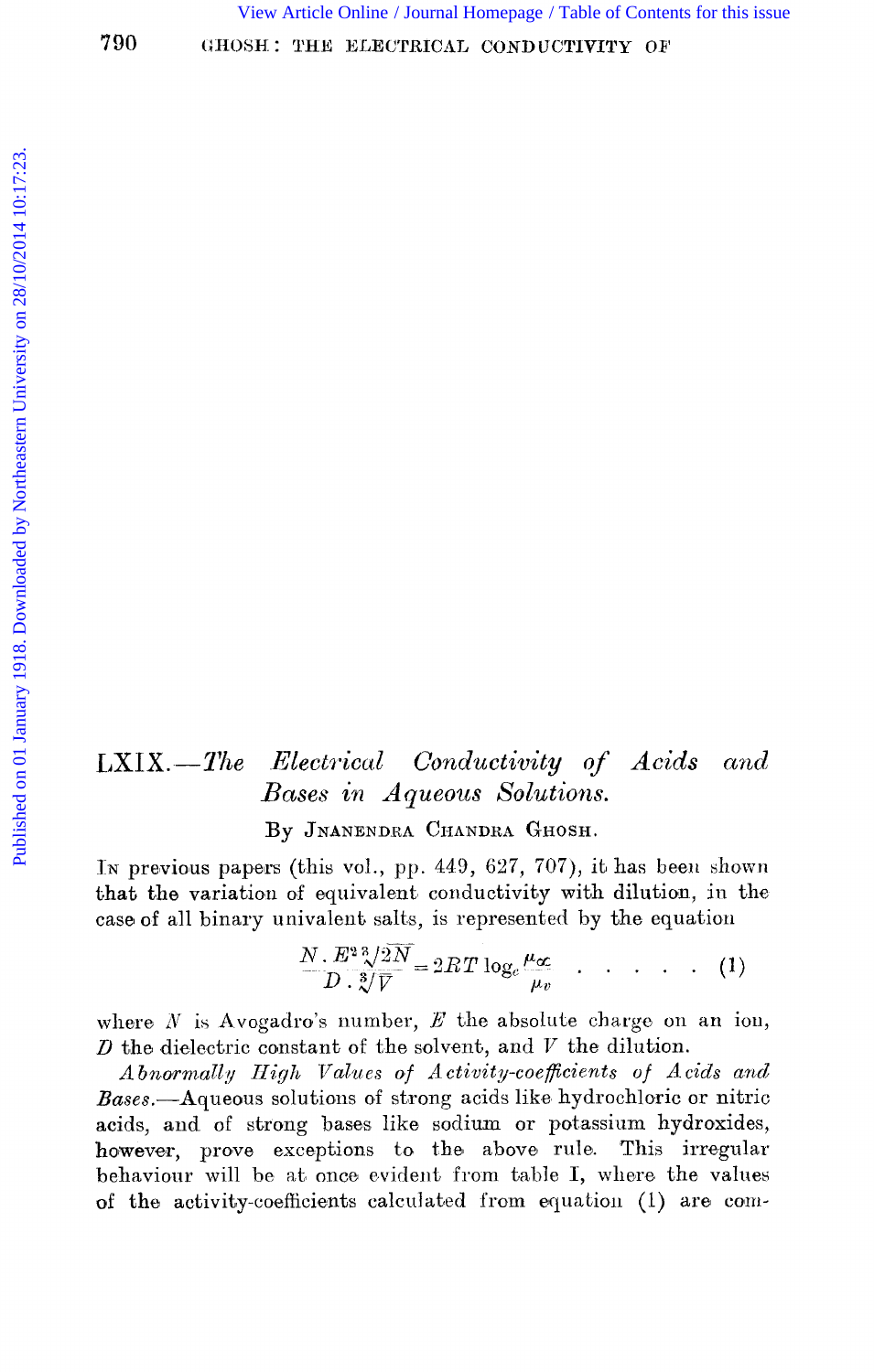pared with the observed values (Noyes and Falk, J. Amer. Chem. Soc., 1912, **34**, 474).

|               |                                                          |            | TABLE I. |       |           |       |       |
|---------------|----------------------------------------------------------|------------|----------|-------|-----------|-------|-------|
|               |                                                          | $V = 10$ . | 20.      | 50.   | 100.      | 200.  | 500.  |
| سهدلا         | $\frac{\mu_v}{\sigma}$ cale.  0.844 0.875 0.906 0.924    |            |          |       |           | 0.940 | 0.955 |
| $\frac{1}{2}$ | $\frac{\mu_v}{\mu}$ obs. for HCl 0.925 0.944 0.962 0.972 |            |          |       |           | 0.981 | 0.988 |
| uα            | $\frac{\mu_v}{\sigma}$ obs. for KOH  0.887 0.910         |            |          | 0.933 | $0.945 -$ |       | 0.970 |

This irregularity disappears as we pass from the aqueous to nonaqueous solutions of strong acids. In alcoholic solutions, for example, equation (1) is exactly followed. In table II, the observed values of the molecular conductivity of hydrochloric acid in methyl alcohol are taken from the work of Goldschmidt and Thuesen (Zeitsch. physikal. Chem., 1912, 81, 32). For dilute solutions, the agreement between observed and calculated values is always within 1 per cent., and the validity of equation (1) is therefore proved beyond doubt.

> TABLE II.  $T=25^{\circ}$ .

|                                                                                                                            | V ===                        | 40. | -80. | 160.                    | 320.  | 640.    |
|----------------------------------------------------------------------------------------------------------------------------|------------------------------|-----|------|-------------------------|-------|---------|
| $\mu_{\infty}$ cale. from $\mu_{80} = \begin{cases} \mu_v \text{ calc.} \ 192.2 \end{cases}$<br>$\mu_{\infty}$ obtained by |                              |     |      | 142.5 151.8 159.5 166.7 |       | - 170.9 |
| extrapolation<br>$=192.1$                                                                                                  | $\mu_{\nu}$ obs. 141.0 151.8 |     |      | 160·5                   | 167.2 | 171.9   |

Abnormally High Values of the Electrical Conductivity of Acids and Bases.—It has always appeared remarkable that the values of the equivalent conductivity of acids and bases in aqueous solutions are not of the same order of magnitude as those of other salts. Thus the conductivities of hydrogen and hydroxyl ions in aqueous solutions are 318 and 175 respectively at 18°, whilst those of the other ions never exceed 70. In non-aqueous solutions, again, this abnormality is not observed. Thus in ethyl alcohol, the conductivities of hydrogen and hydroxyl ions are 32.1 and 16.5, whilst those of potassium and ammonium ions are 21.5 and 20 respectively (Godlewski, Zeitsch. physikal. Chem., 1905, 51, 751; Hägglund, Arkiv. Kem. Min. Geol., 1911, 4, No. 11). Here the values are of the same order. This is also true for solutions in other solvents, for example, methyl alcohol or acetone.

The Conductivity of Aqueous Solutions of Acids and Bases-not entirely a Convection Process.—It is thus evident that the abnormal conductivities of hydrogen and hydroxyl ions, in aqueous solutions,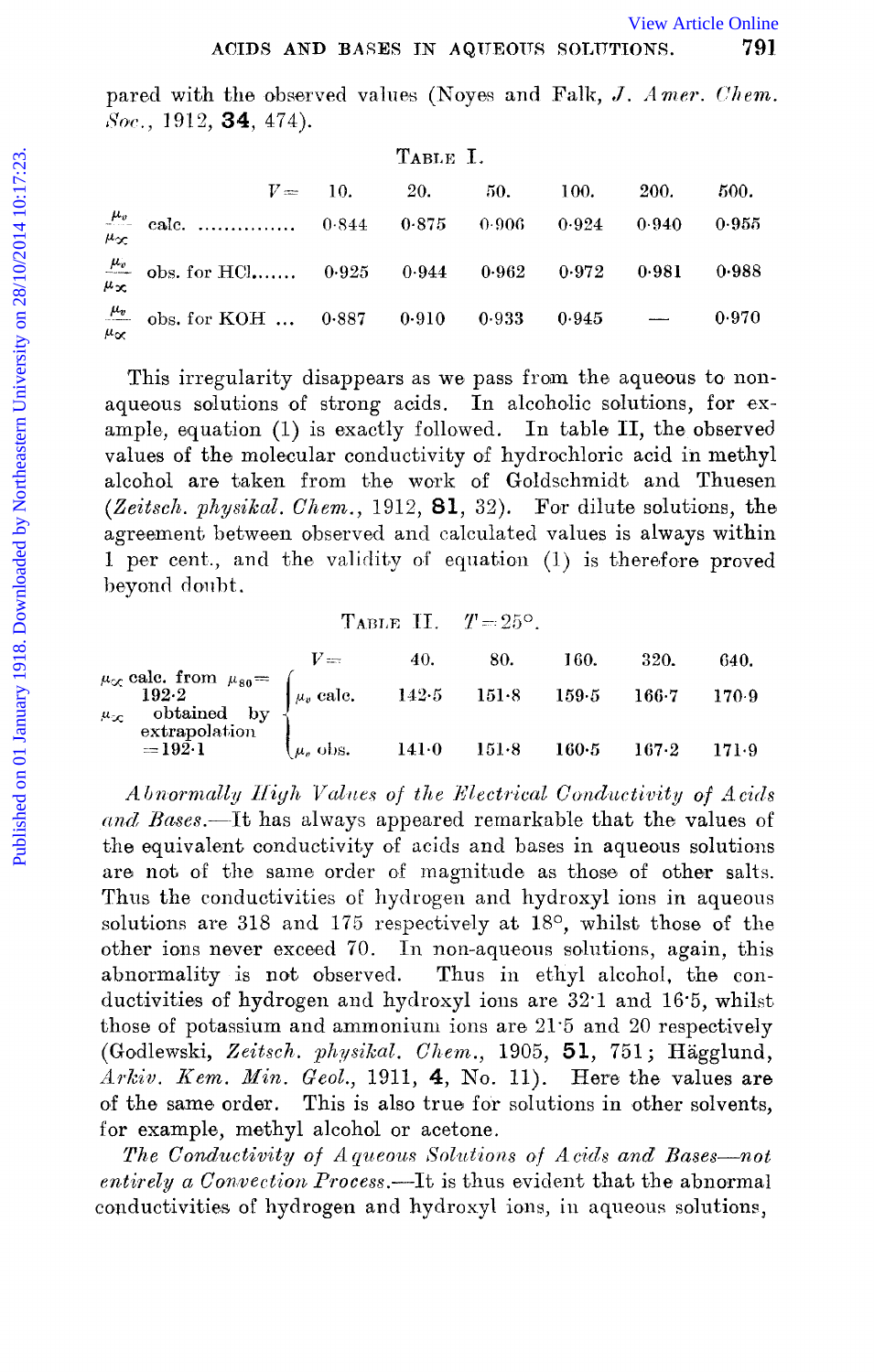are somehow related to the high values of the activity-coefficients of acids and bases, both these abnormalities disappearing when the solvent medium is other than water. Equation (1) has a good theoretical basis, and it appears more reasonable to assume that the observed ratio  $\frac{\mu_v}{\sigma}$  for acids and bases in aqueous solutions is not a real expression for the activity-coefficient, than to impugn its validity. It appears to the author that the observed conductivity of hydrogen and hydroxyl ions in water is the additive effect of two separate and independent processes, namely, (1) the transference of electricity by the convection of charged bodies, and (2) the transference of electric charge through molecules of water by the alternate processes of dissociation and recombination during impact with hydrogen or hydroxyl ion. 792 GHOSH: THE ELECTRICAL CONDUCTIVITY OF wirds Online are somehow related to the high values of the activity-coefficients of acids and bases, both these abnormalities disappearing when the solvent medium is solvent mediu

The first process is, of course, the ordinary method of electrolytic conduction met with in salt solutions. Here, only the free ions take part in the transference of electricity, and their number is given by the equation

$$
N'=2N\cdot e^{-\frac{A}{2K}t}\qquad \qquad \cdots \qquad \qquad (2)
$$

The mechanism of transport of electricity through molecules of water may be conceived as follows.

A molecule of water is capable of dissociating into hydrogen and hydroxyl ions, the only ions that possess abnormal conductivity. Now, in a dilute solution of hydrochloric acid the hydrogen ion is surrounded by water molecules on all sides. It appears probable that when a hydrogen ion strikes against a molecule of water, the latter in some cases undergoes dissociation. The hydrogen ion thus produced carries away the electric charge by convection, whilst the hydroxyl ion of the water molecule combines with the impinging hydrogen ion to generate a molecule of water. The conception **of**  the process is similar to that imagined by Grotthuss to explain the phenomenon of electrolytic conduction. It may well be that the hydrogen atom of the water molecnle, which is farthest from the point of impact, shoots off as a charged particle, and if the process of dissociation and recombination is instantaneous, the electric charge  $(+E)$  appears to be carried instantaneously through a distance proportional to the diameter *S* of the water molecule. Thus at each impact attended with dissociation a distance  $K_1S$  is saved, where  $K_1$  is always a fractional quantity. The result is that **the** hydrogen ion appears to move with a velocity much greater than its true characteristic velocity. Now let  $\vec{U}_{\text{H}}$ , be the real velocity of the hydrogen ion. The total number of impacts with water molecules per second is  $K_2N \cdot \pi \cdot S_1^2 U_{\pi} \cdot \pi$ , where *n* is the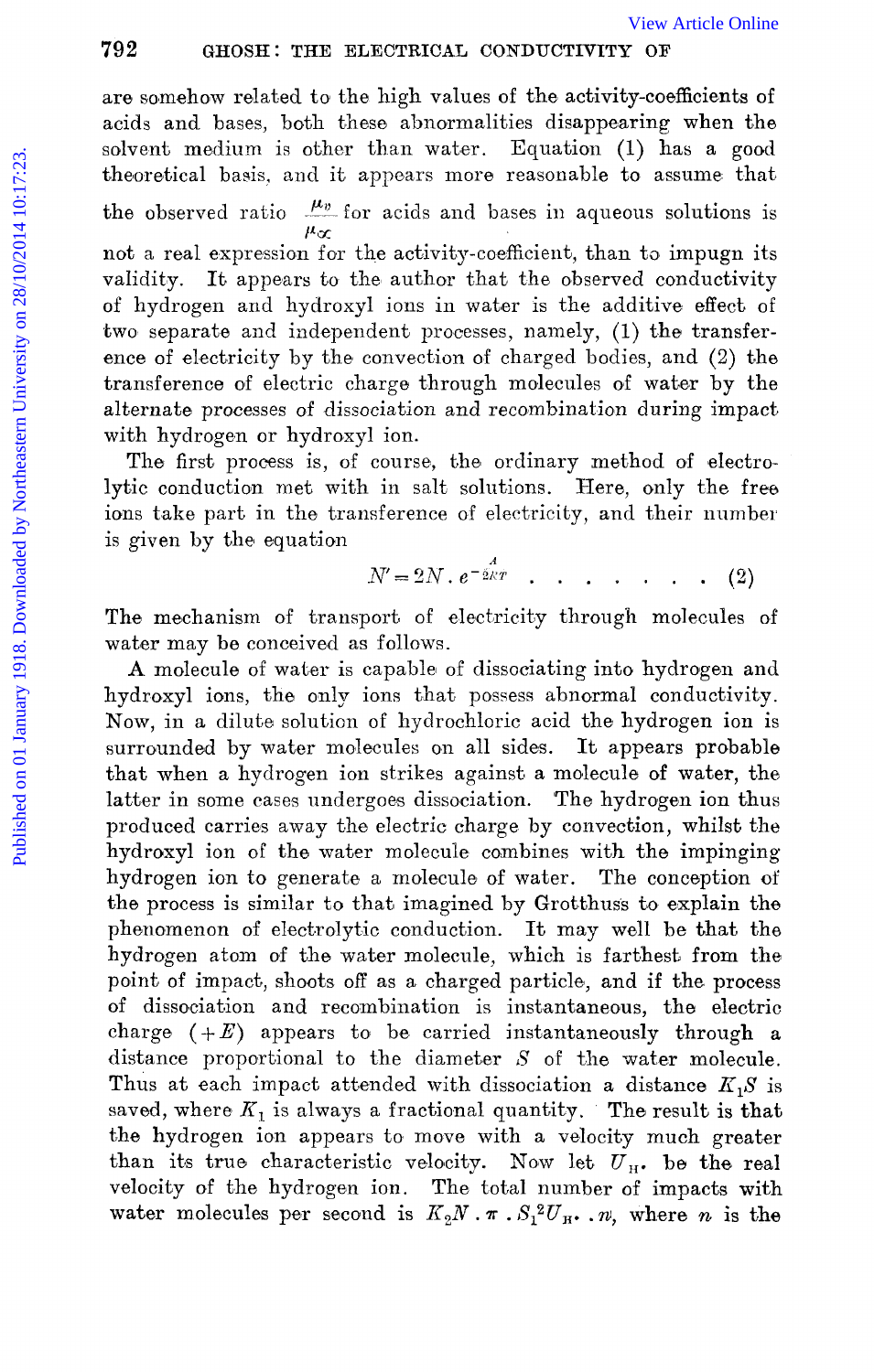number of water molecules in a c.c. and  $S<sub>1</sub>$  the diameter of the hydrogen ion. The number of impacts attended with dissociation is  $K_3$ ,  $K_2$ ,  $N \cdot \pi$ ,  $S_1^2 U_{\text{H}}$ ,  $n$ , and the distance saved per second=  $K_1$ ,  $S$ ,  $K_3$ ,  $K_2$ ,  $N$ ,  $\pi$ ,  $S_1^2$ ,  $U_H$ ,  $n = C$  at a constant temperature, since  $K_1$ ,  $K_2$ ,  $K_3$ ,  $U_{\text{H1}}$ , have always the same value at constant temperature. *C* also does not vary with dilution if *n* and *N* do not vary. Now in the case of dilute solutions, the number **of**  solvent molecules in a c.c. may always be regarded as constant, independent of concentration, without introducing much error. Since, according to the theory developed before, strong electrolytes are completely dissociated in dilute solutions, the number **of**  hydrogen ions in a solution containing a gram-molecule is always constant. Whilst in the first process—the transference of electric charge by convection-only the free hydrogen ions take part, this is not the case in the second process. Here it stands more to reason to assume that all the hydrogen ions are equally efficient, for, considering that some of the hydrogen ions are stationary, there is nothing to prevent their collision with water molecules, for the latter are always free to move. In fact, the inactive hydrogen ions are always capable of vibratory motion. The distance  $C$  saved per second is thus independent of dilution. ACUES AND BASES IN AQUEOUS SOLUTIONS. The hydrogen ion. The number of mpacts attended with dissociation is  $K_1, S, K_2, N, \pi, S_1^2, U_1, \ldots, m = U$  at a constant temperature,  $K_1, S, K_2, N, \pi, S_1^2, U_1, \ldots, m = U$  at a constant tem

Hence, for solutions of hydrochloric acid, on the basis that the activity-coefficient  $\alpha$  at any dilution is the same as that of univalent binary salts, we get

$$
\mu_v = a(U_{\rm H} \cdot + U_{\rm CIV}) + C_1 \quad . \quad . \quad . \quad . \quad . \tag{3}
$$

where  $\alpha$  is the activity-coefficient at dilution *v*, and  $C_1$  **a** constant independent of dilution.  $\alpha$  can always be calculated from equation (1).

Again,

$$
\mu_{\alpha} = U_{\text{H}} \cdot + U_{\text{c1}} + C_1 \quad \dots \quad \dots \quad . \quad . \quad (4)
$$

From equations (3) and (4),

$$
U_{\rm H} = \frac{\mu_{\alpha} - \mu_v - (1-a)U_{\rm Cl}}{1-a} \qquad . \qquad (5)
$$

and

$$
C_1 = \mu_{\infty} - U_{\text{H}} - U_{\text{cv}} \quad \dots \quad \dots \quad . \quad . \quad . \quad (6)
$$

 $U_{\rm H}$ ., the real ionic mobility of the hydrogen ion, and  $C_1$ , the conductivity due to the second process, can thus at once be calculated from available data.

Experimental Confirmation of the above Hypothesis.-The experimental data on the conductivity of acids must, always yield the same value of  $C_1$  and  $U_{\mu}$ , provided the acid is a strong electrolyte. This expectation has been fully realised. Thus, for a solution of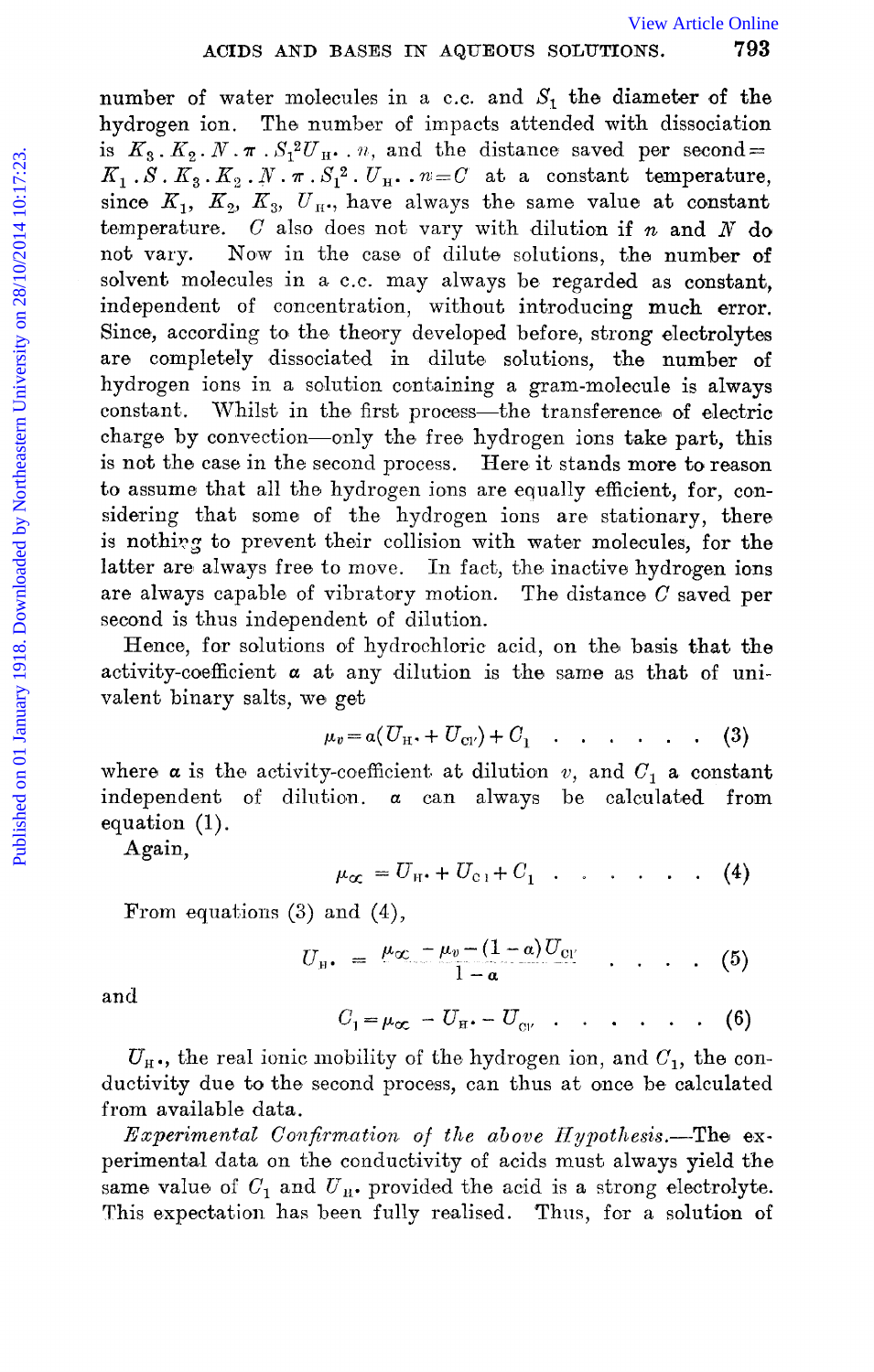hydrochloric acid at dilution 10 and temperature 25°,  $\mu_v = 390.4$ ,  $\mu_{\alpha} = 426$ ,  $U_{\alpha} = 75.8$ , and  $\alpha = 0.844$ , whence  $U_{\pi} = 152.4$  and  $C_1 = 197.8$ .

Again, for solutions of nitric acid, at dilution 10, the available data give for  $U_{H^*}$ . 151.3 and 198.8 for  $C_1$  (Noyes and Falk, loc. cit.). The values of  $U_{\mathbb{H}}$  and  $C_1$  obtained from the data on the conductivity of hydrochloric and nitric acids therefore agree within 1 per cent. We may take 152 as the mean value of  $U_{\rm H}$ , and 198.5 as that of  $C_1$ . The real mobility of hydrogen ion is therefore of the same order of magnitude as those of the other ions. The second process is thus responsible for the transference of about half the electric current in acid solutions.

The values of  $U_{\rm R}$ . and  $C_1$  having once been determined, it is possible to calculate the molecular conductivity of any strong acid at any dilution from equation (3). Tables III and IV show how the calculated values agree with the observed ones.

In table III, the observed values are taken from the work of Noyes and Falk (loc.  $cit.$ ), whilst the data in table IV are obtained from a paper by Wegscheider and Lux (Monatsh., 1909, 30, 436).

### TABLE III.

|                                                                                      | $V =$ | - 20.     | 100.    | 500.      | - 1000.           | -2000.                   |
|--------------------------------------------------------------------------------------|-------|-----------|---------|-----------|-------------------|--------------------------|
|                                                                                      |       | 397.6     | 408.9   | 416.5     | 418.4             | $\overline{\phantom{a}}$ |
|                                                                                      |       | $398 - 4$ | $410-5$ | 418.5     | $420-4$           | $\sim$                   |
| $\text{HNO}_3$ $\begin{cases} \mu_v \text{ calc.} \\ \mu_v \text{ obs.} \end{cases}$ |       | $393-1$   | 404.5   | $411 - 0$ | <b>Belleville</b> | 415.0                    |
|                                                                                      |       | -393-3    | 406.0   | $-413.0$  | <b>Service</b> of | $-417.0$                 |

### TABLE IV.

|                                     | $v_{\infty}$       | 100.      | 400.      | 111.    | 1600. |
|-------------------------------------|--------------------|-----------|-----------|---------|-------|
| $\textbf{Naphthalene-}\beta$ -      | $\int \mu_v$ calc. | 637-2     | $372 - 4$ | $375-3$ | 376.3 |
| sulphonic acid $\dots$ $\mu_r$ obs. |                    | $367 - 4$ | 374.9     | 376-9   | 377.4 |
| $\mathrm{Toluene\text{-}}p\text{-}$ | $\int \mu_v$ calc. | 369.9     | $375 - 0$ | -377-6  | 378.5 |
| sulphonic acid $\mu_{v}$ obs.       |                    | $368 - 4$ | 375.3     | 378-2   | 379.0 |

The agreement between the observed and calculated values is always within 0.5 per cent.

The real values of  $U_{\text{ow}}$  and  $C_1$  for bases can also be obtained in the same way. Thus, at dilution 10,  $\mu_v$  for potassium hydroxide is 213;  $\mu_{\alpha}$  is 240.2. From these data, the value of  $U_{.0H'}$  is 109 and of  $C_1$  for bases 66. Table V shows how exactly the observed values of the molecular conductivity of potassium hydroxide agree with those calculated from equation (3).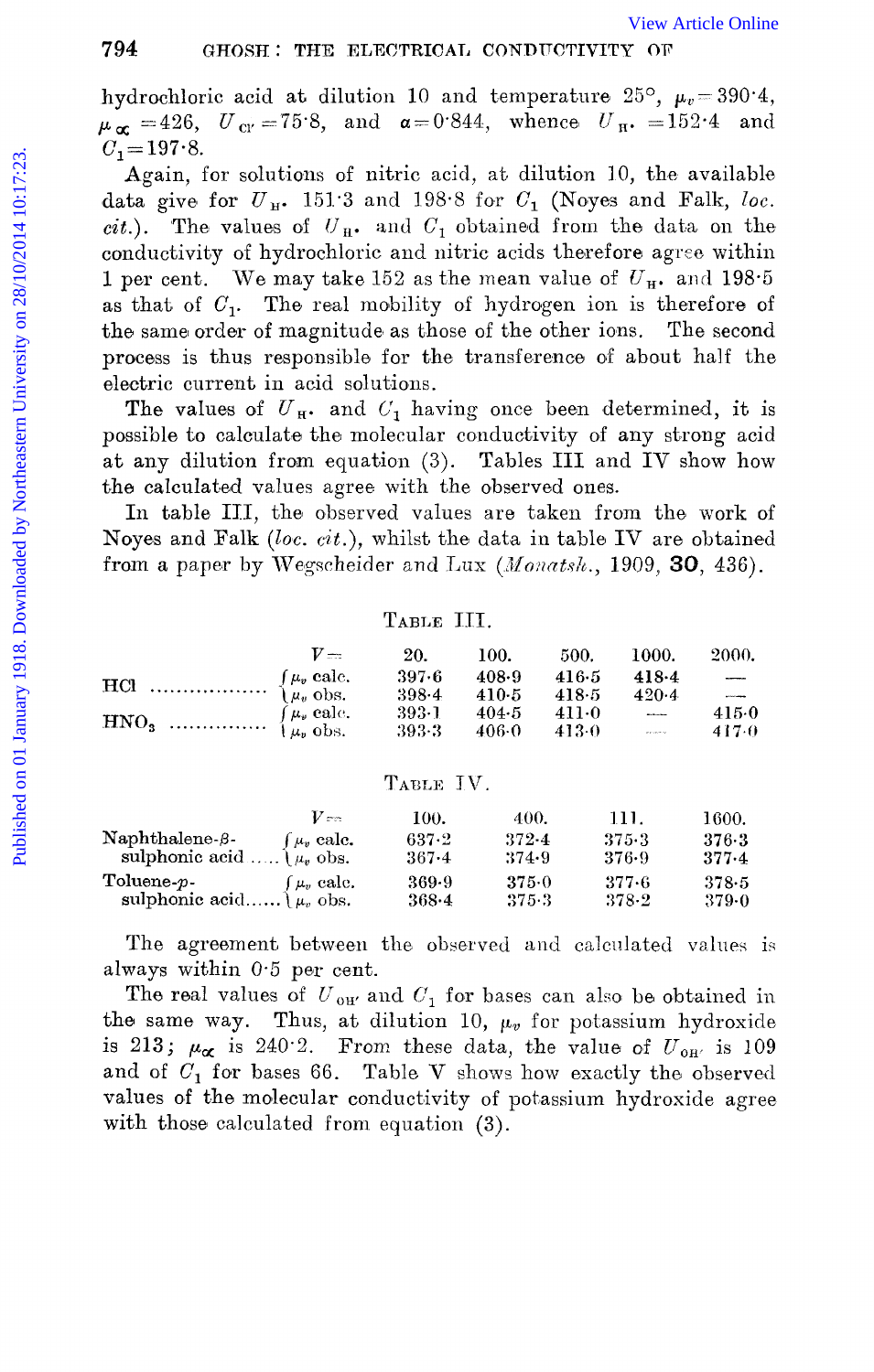# TABLE V.

| $V = -$ | 20.            | 50             | 100.               | 500.           |
|---------|----------------|----------------|--------------------|----------------|
|         | 218.4<br>219.0 | 224.0<br>225.0 | 227.1<br>$228 - 0$ | 232.5<br>233.0 |

Arrhenius has already suggested "that the exceptionally great conductivity of these ions (H' and OH') in water is probably due only to the fact that they are the two ions into which water is electrolytically decomposed" ("Theories of Solution," p. 138). In the foregoing pages, an attempt has been made to develop a quantitative explanation of the abnormal mobility of hydrogen and hydroxyl ions by assuming that an electric charge can be transferred almost instantaneously through water molecules during impact with these ions by the converse processes of dissociation and recombination taking place alternately.

A General Hypothesis for all Electrolytes.—The electrolytes can be classified into three groups, namely, (1) consisting of strong electrolytes, (2) containing acids of intermediate strength, "transition electrolytes," and (3) consisting of weak acids and bases where Ostwald's dilution law holds good.

For the first group we have the following empirical laws:

and

Equation (1) becomes identical with Kohlrausch's empirical law in the case of dilute solutions where  $\mu_v$  is only slightly less than Thus, equation (1) may be put in the form  $\mu_{\alpha}$ .

$$
\frac{K}{\sqrt[3]{V}}=\log_e \frac{\mu_\infty}{\mu_v}
$$

or

$$
K_{\infty}^3/C = \frac{\mu_{\infty} - \mu_v}{\mu_{\infty}} = 1 - \frac{\mu_v}{\mu_{\infty}} \qquad \qquad (9)
$$

or

$$
\mu_v = \mu_\infty (1 - K \cdot \sqrt[3]{C}) = \mu_\infty - a \sqrt[3]{C},
$$

Again, the activity-coefficient

$$
a = \frac{\mu_v}{\mu_\alpha} = 1 - K \sqrt{C} \quad . \quad . \quad . \quad . \quad . \quad . \tag{10}
$$

Noyes and Falk's empirical law can easily be derived by apply- $H H^*$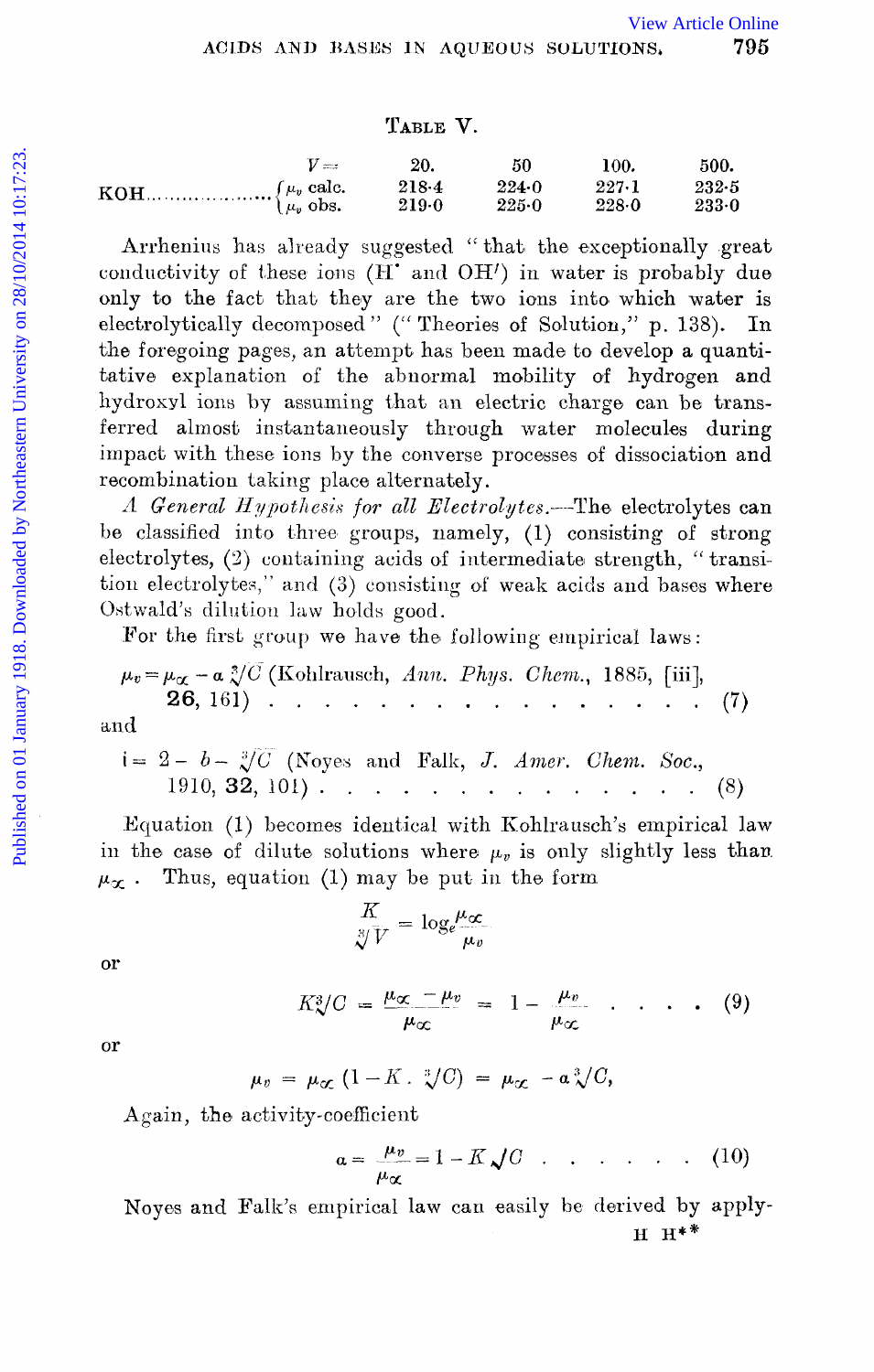ing Clausius's virial theorem to salt solutions. **shown that**  It has already been

$$
i = n \left\{ 1 - \frac{1}{3} \log_e \frac{\mu_{\alpha}}{\mu_v} \right\} \cdot \cdot \cdot \cdot \cdot (11)
$$
  
=  $n \left\{ 1 - \frac{1}{3} K \sqrt{C} \right\}$   
=  $n - \frac{1}{3} n \cdot K \cdot \sqrt[3]{C}$   
=  $2 - b \sqrt[3]{C}$ , for binary salts where  $n = 2$ .

Whilst the strong electrolytes of group 1 belong to the limiting case, we have, for the other two groups, as in Arrhenius's original theory, both undissociated molecules and ions in solution. The law of mass action in its original form is, however, not applicable to' electrically charged bodies. It requires modification in the sense that only the free ions take part in the equilibrium. It is only the fraction of the total number of ions which, by virtue of their kinetic energy, can overcome the force of electrostatic attraction, that really matter. They only are free to move, and hence have the chance of colliding with one another. From the kinetic point of view, therefore, only these free ions are to be taken into consideration in applying the law of mass action to the process **of**  electrolytic dissociation. Thus, if  $x$  is the fraction of a gram-molecule of acid, which has undergone dissociation into ions, the law of mass action is not expressed by the equation 796 **GIOSET:** THE ELECTRICAL CONDUCTIVITY OF<br>
ing Clausius's virial theorem to salt solutions. It has already been<br>
shown that<br>  $i = n \left\{1 - \frac{1}{3} \log_e \frac{\mu_{\infty}}{\mu_0}\right\}$ .....(11)<br>  $= n \left\{1 - \frac{1}{3} E \sqrt{\frac{D}{\mu_0}}\right\}$ <br>  $= n \left\{1$ 

$$
\frac{x^2}{(1-x)\mathcal{V}} = K
$$

but by the equation

$$
\frac{(ax)^2}{(1-x)V} = K \cdot \cdot \cdot \cdot \cdot \cdot (12)
$$

where  $\alpha$  is the activity-coefficient at the ionic concentration  $\frac{x}{V}$ Now, *a* for any dilution can be calculated from equation (1) or (10). In the case of weak acids belonging to the third group,  $X$ is generally very small,  $\frac{x}{V}$  becomes always negligibly small, and hence  $\alpha$  is very nearly equal to one at all dilutions. For very weak acids, therefore, equation  $(12)$  becomes identical with Ostwald's dilution law.

*A Dilution Formula for T? ansition* Electrolytes.-Here the activity-coefficient  $\alpha$  is not always equal to one, and the equation

$$
\frac{(ax)^2}{(1-x)V} = K,
$$

must be applied as such. According to the ideas developed before,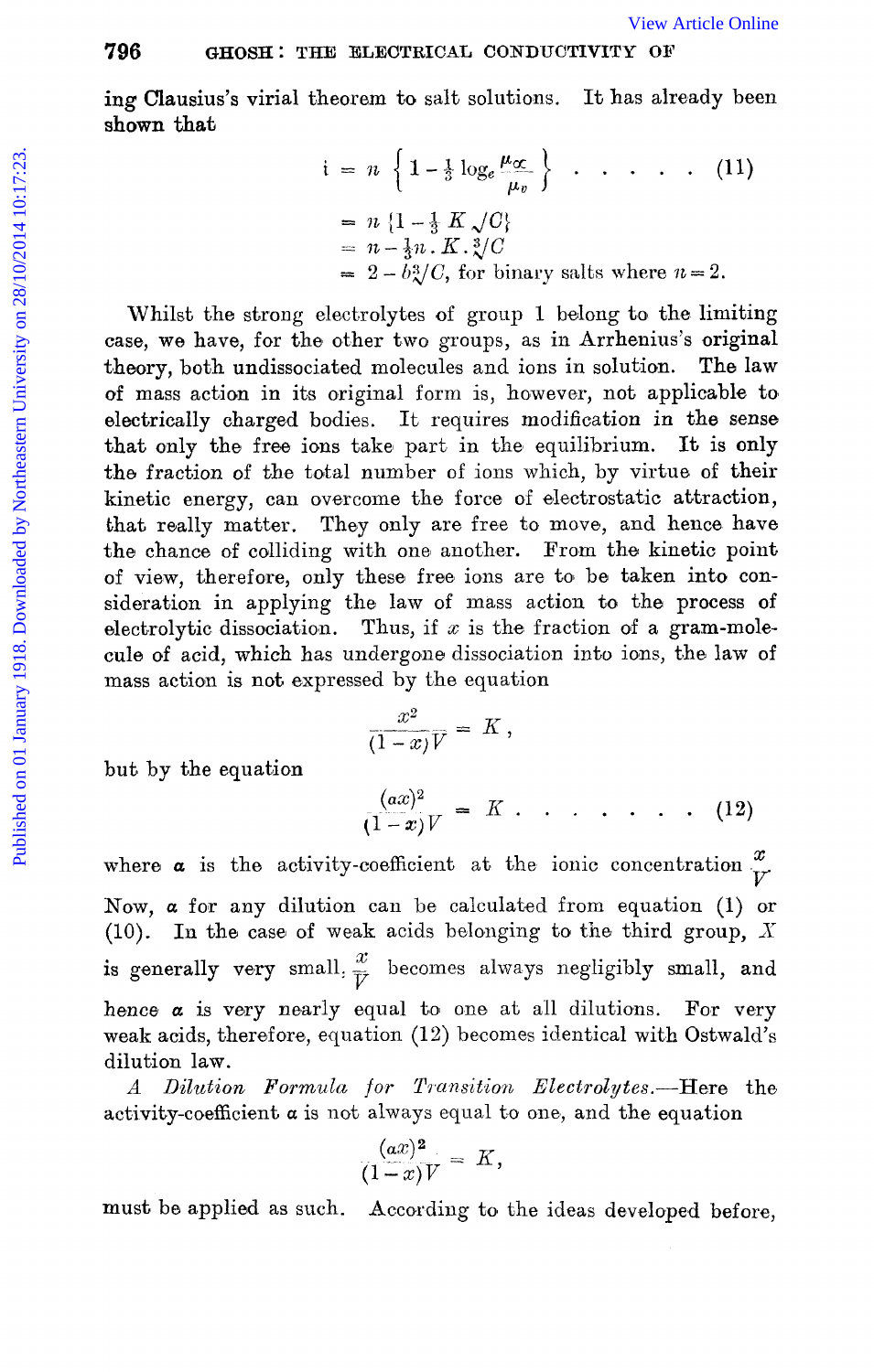the equivalent conductivity of an acid of intermediate strength may be equated thus:

$$
\mu_v = x \cdot 198.5 + \alpha x (U_{\text{H}} \cdot + U_{\text{Anion}}) \cdot \ldots \cdot (13)
$$

where x is the gram-equivalent of total hydrogen ion and  $U_{\text{H}}$  = 152 at  $25^{\circ}$ , or

$$
\mu_v = x \cdot 198.5 + (1 - K_{\gamma}^3/C)x \cdot (U_{\rm H} + U_{\rm Anion}) \text{ from equation (10)}
$$
  
=  $x(198.5 + U_{\rm H} + U_{\rm Anion}) - K(\frac{x}{V})^{\frac{1}{3}} \cdot x \cdot (U_{\rm H} + U_{\rm Anion})$   
or since  $c = \frac{x}{V}$   
=  $x \cdot \mu_{\infty} - \frac{K}{\sqrt[3]{V}} \cdot x^{\frac{4}{3}} \cdot (U_{\rm H} + U_{\rm Anion}).$ 

The equation contains only one unknown quantity,  $x$ , and hence it admits of a solution. The real value of  $x$  can, however, be easily obtained with great accuracy by the method of successive approxim $x$  having thus been determined, it is easy to calculate  $a$ ation. at concentration  $\frac{x}{V}$ . Hence all the factors for verifying the equation

$$
\frac{(ax)^2}{(1-x)V} = K,
$$

can be had from the conductivity data. In tables VI, VII, VIII, and IX four acids have been chosen in the order of increasing strength to illustrate the validity of the above equation.  $The$ values of molecular conductivity have been taken from the very accurate work of Kendall (loc. cit.). According to this author,  $M$ for the hydrogen ion at  $25^{\circ}$  is 347, whilst the value obtained by Noyes and Falk as the mean of the data given by various workers is 350. In the following tables, the latter value has been accepted as true.

### TABLE VI.

# Cyanoacetic Acid.  $\mu_{\infty}$  = 389.1 at 25°.

| ν.      | $\mu_{v}$ | x.     | α.     | к.      |
|---------|-----------|--------|--------|---------|
| $16-82$ | 88.0      | 0.2370 | 0.9158 | 0.00365 |
| 33.64   | 117.0     | 0.3120 | 0.9260 | 0.00361 |
| 67.28   | 152 5     | 0.4050 | 0.9352 | 0.00358 |
| 134.56  | 1939      | 0.5125 | 0.9442 | 0.00357 |
| 269.10  | 238.7     | 0.6283 | 0.9524 | 0.00358 |
| 538-20  | 282.6     | 0.7409 | 0.9606 | 0.00363 |
| 1076-40 | $320-0$   | 0.8361 | 0.9673 | 0.00368 |

 $H H^* 2$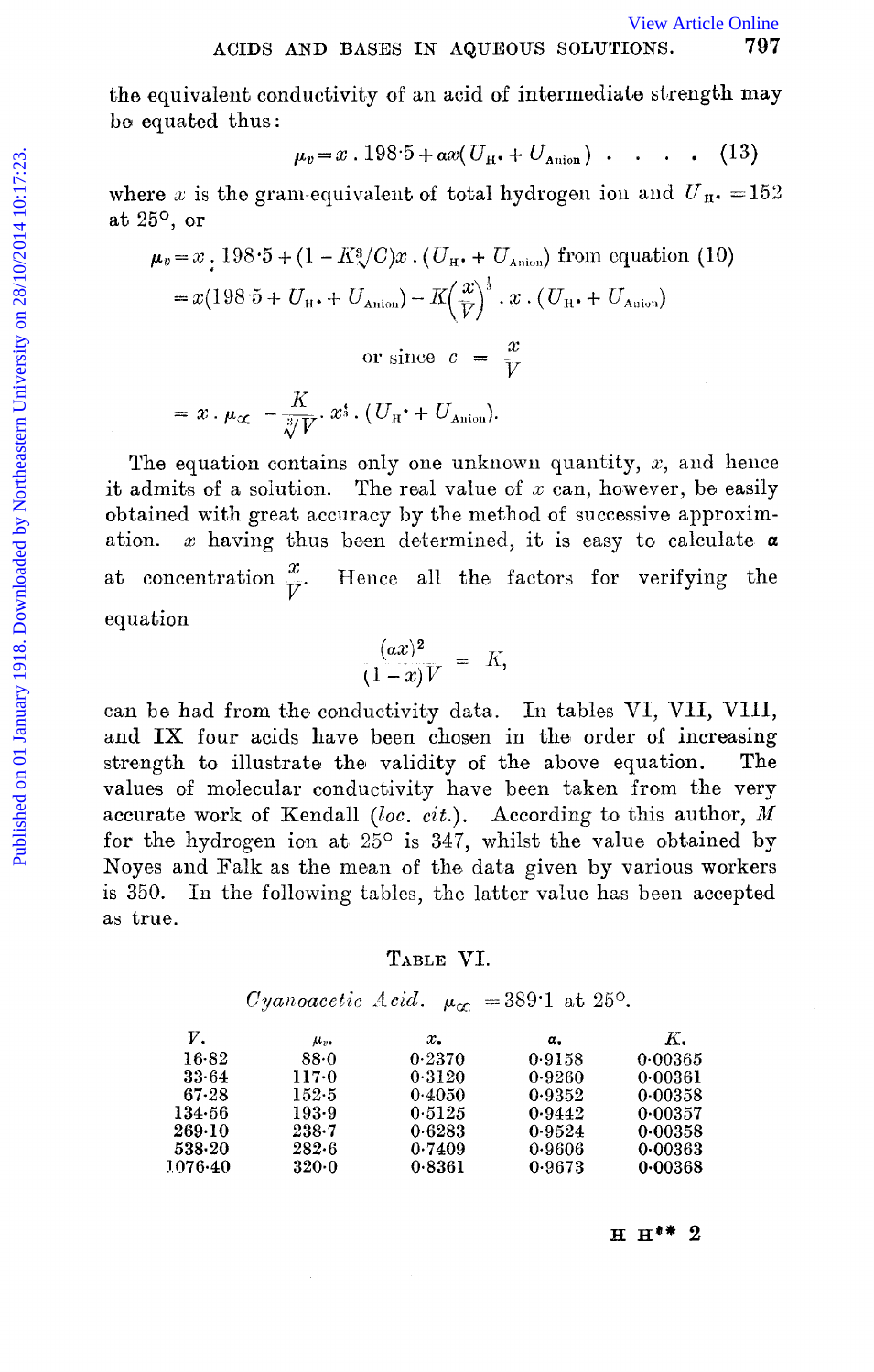## TABLE VII.

 $\alpha$ -Nitrobenzoic Acid.  $\mu_{\alpha}$  = 382.2 at 25°.

| ν.         | $\mu_{v}$ | x.     | α.     | Κ.      |
|------------|-----------|--------|--------|---------|
| 32-0       | 139.7     | 0.3810 | 0.9204 | 0.00621 |
| 64-0       | 179.0     | 0.4854 | 0.9310 | 0.00620 |
| 128-0      | 221.9     | 0.5984 | 0.9407 | 0.00617 |
| $256 - 0$  | 265.0     | 0.7106 | 0.9497 | 0.00616 |
| 512.0      | 303.6     | 0.8108 | 0.9588 | 0.00622 |
| $1024 - 0$ | 333.5     | 0.8861 | 0.9664 | 0.00627 |

### TABLE VIII.

Dichloroacetic Acid.  $\mu_{cr} = 388.6$  at 25°.

| ν.    | μ.,       | x.     | α.     | Κ.     |
|-------|-----------|--------|--------|--------|
| 16.0  | $231 - 4$ | 0-6337 | 0.8835 | 0.0535 |
| 32.0  | 273.2     | 0.7400 | 0-9009 | 0.0534 |
| 64.0  | 309.8     | 0.8318 | 0.9174 | 0.0540 |
| 128.0 | 338.7     | 0.9020 | 0.9319 | 0.0550 |

# TABLE IX.

Trichlorobutgric Acid.  $\mu_{\sigma}$  = 379.0 at 25°.

| ν.      | μ.,     | $x$ .  | α.     | К.     |
|---------|---------|--------|--------|--------|
| 23 G    | $308-8$ | 0-8616 | 0-8861 | 0.1783 |
| 47.2    | 331-7   | 0.9149 | 0.9068 | 0.1720 |
| 77.26   | 343.9   | 0.9434 | 0.9195 | 0.1720 |
| $108-0$ | 350-4   | 0.9566 | 0.9273 | 0.1800 |

A comparison of the numbers in column five at once shows that for each acid a constant value of  $K$  is obtained. The degree of dissociation in the case of cyanoacetic acid has been varied from  $0.23$  to  $0.83$ , but the equation holds good exactly throughout this interval.

The applicability of the formula has also been demonstrated for the entire range of transition electrolytes, beginning with cyanoacetic acid, which borders on the type of electrolytes included in the third group, and ending with trichlorobutyric acid, the strength of which is comparable with that of mineral acids.

### Summary.

The abnormally high mobility of the hydrogen and hydroxyl ions in aqueous solutions has been explained on the assumption that electricity is partly carried by the ordinary process of convection and partly propagated through water molecules undergoing alternate dissociation and recombination. The apparently high activity-coefficients of strong acids and bases in aqueous solutions